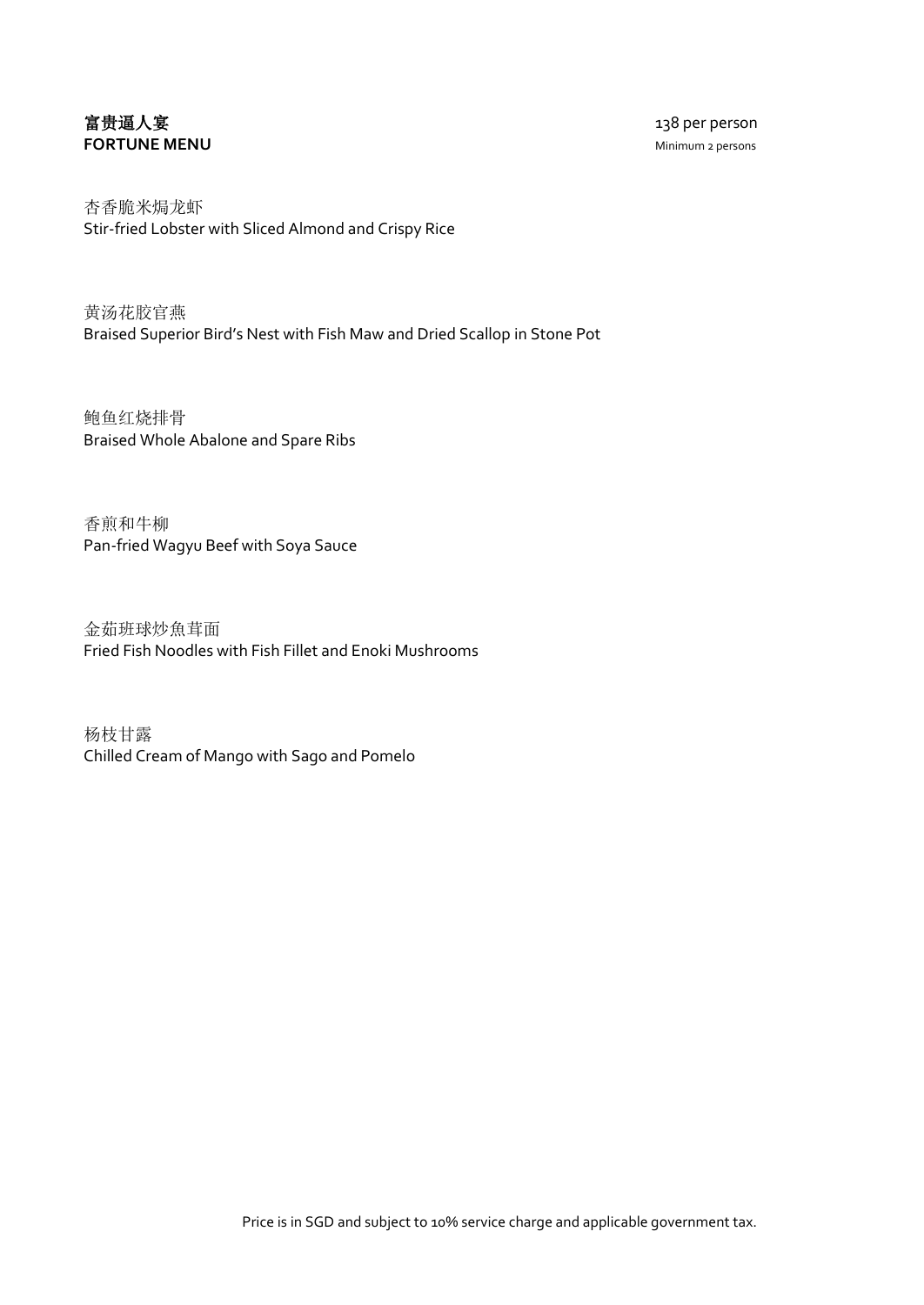## 花开富贵宴 188 per person **PROSPERITY MENU** Minimum 2 persons

杏香百花乳猪,北京鸭卷,镇蜜猴头菇 Crispy Suckling Pig Stuffed with Minced Shrimp, Peking Duck Roll Deep-Fried Monkey Head Mushroom with Vinegar Honey Sauce

官燕炖竹笙羊肚菌 Double Superior Bird's Nest with Bamboo Piths and Morel Mushroom

南非鮑魚扣海參花胶 Braised Seven-Head South African Abalone with Sea Cucumber and Fish Maw

三蒜蒸龙虾 Steamed Lobster with Minced Organic Garlic

桂花炒面线 Stir-fried Rice Vermicelli with Shredded Roasted Duck and Seafood

南北杏川貝炖雪梨 Double-boiled Pear with Chinese Herbs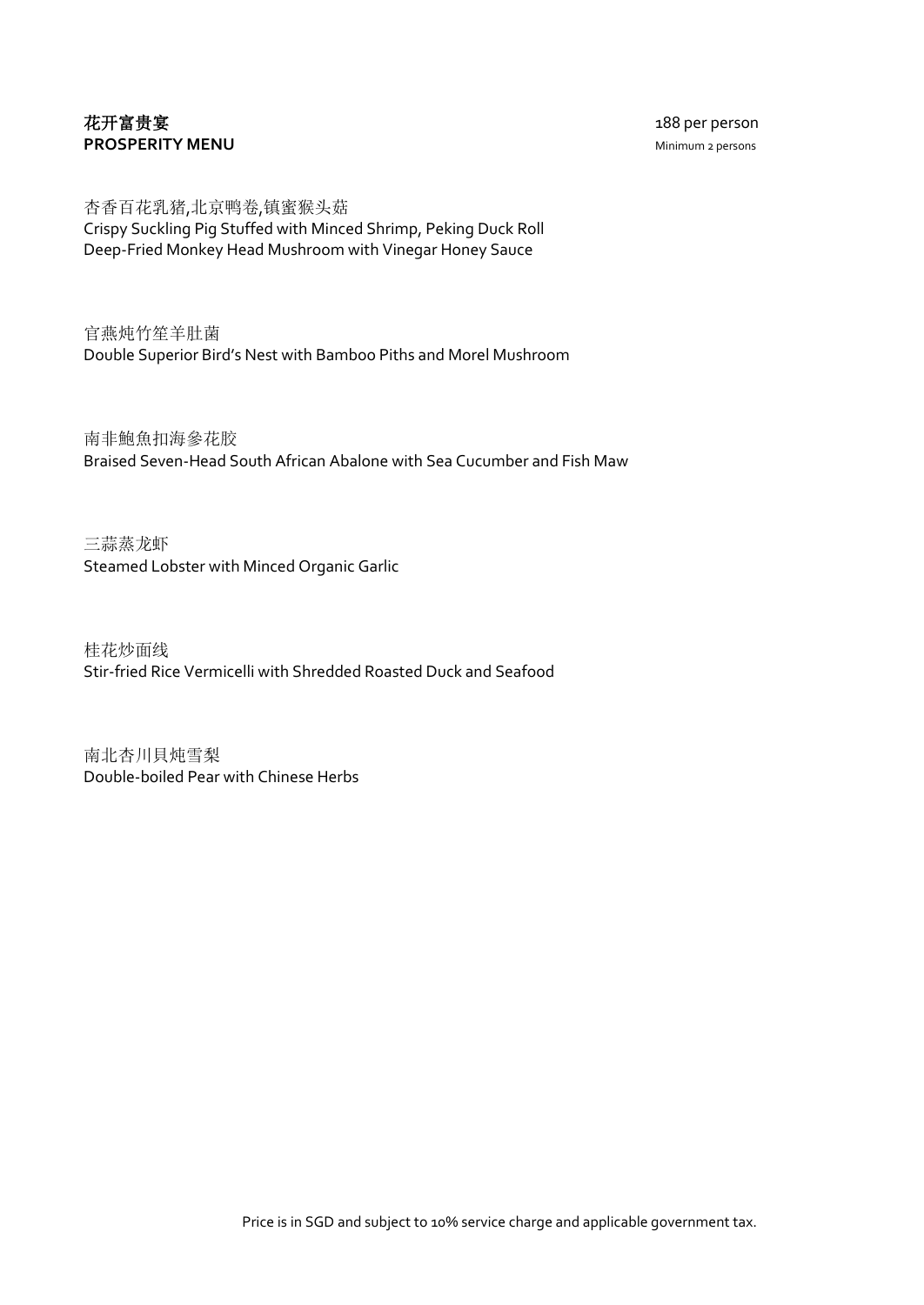## 万里前程宴 268 per person **IMPERIAL MENU** Minimum 2 persons

松露北京鸭卷,魚子酱蟹肉生菜包 Truffle Peking Duck Roll, Sautéed Crabmeat with Egg and Caviar in Lettuce Cup

龙虾捞官燕 Braised Superior Bird's Nest with Lobster

古法扣三头鮑魚 Braised Three-Head Australian Abalone in Supreme Oyster Sauce

三翠笋壳球 Sautéed Soon Hock Fillet with Seasonal Vegetables

生虾瑤柱炆稻廷面 Stewed Inaniwa Noodles with Live Prawns and Dried Scallops

泡参雪蛤炖红枣 Double-boiled Hasma, Ginseng and Red Dates